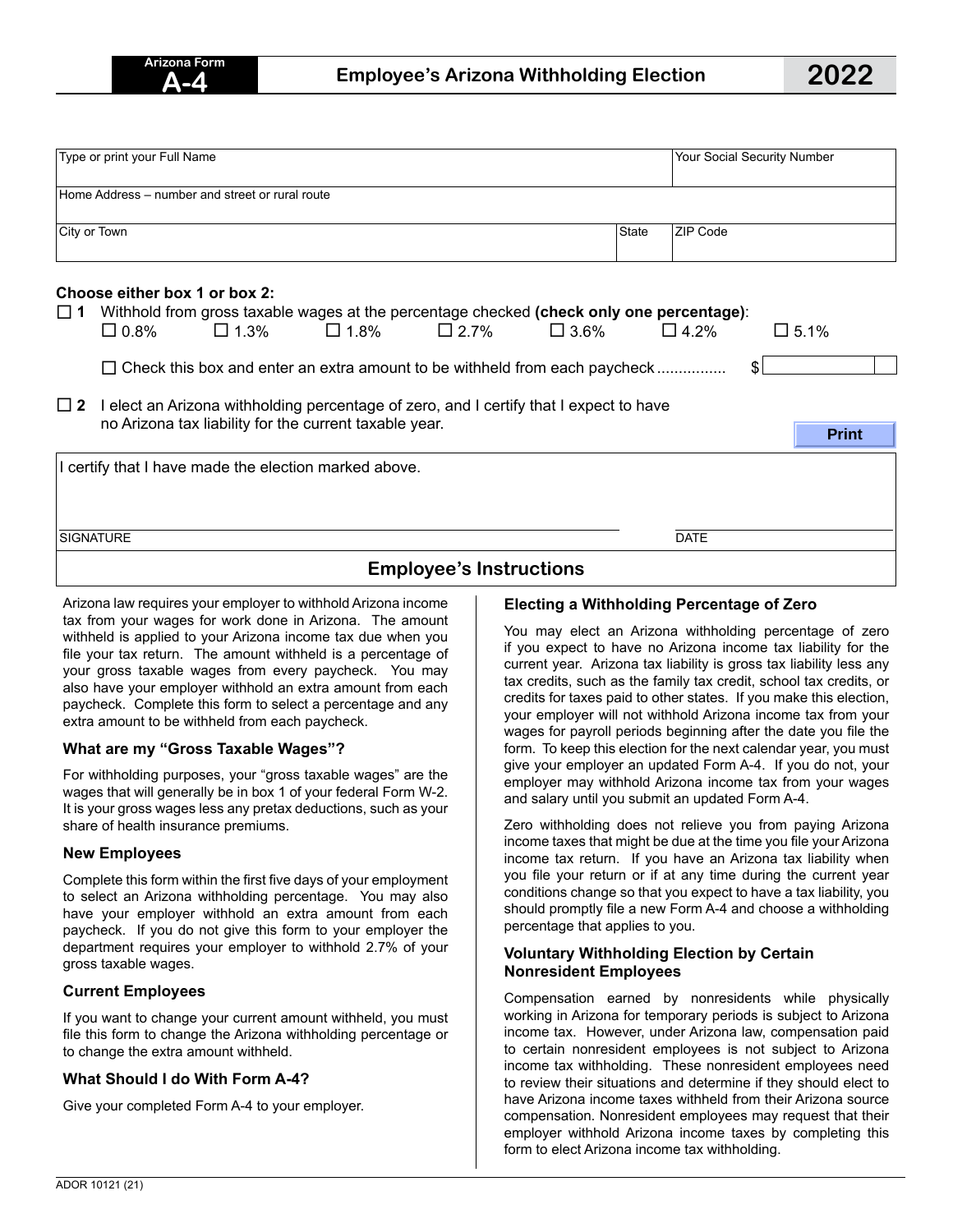# **Employer's Instructions for the Arizona Form Employee's Arizona Withholding Election**

#### **For information or help, call one of the numbers listed:** Phoenix (602) 255-3381<br>From area codes 520 and 928, toll-free (800) 352-4090 From area codes 520 and 928, toll-free

**Tax forms, instructions, and other tax information**

If you need tax forms, instructions, and other tax information, go to the department's website at **www.azdor.gov.** 

## **Withholding Tax Procedures and Rulings**

These instructions may refer to the department's withholding tax procedures and rulings for more information. To view or print these, go to our website and select *Reports & Legal Research* from the main menu, then click on *Legal Research* and select a Document Type and a Category from the drop down menus.

#### **Publications**

To view or print the department's publications, go to our website, select *Reports & Legal Research* from the main menu, and click on *Publications* in the left hand column.

Arizona employers are required to make Arizona Form A-4 available to employees at all times and to inform them of Arizona's withholding election options.

Arizona income tax withholding is a percentage of gross taxable wages. "Gross taxable wages" is the amount that meets the federal definition of "wages." Generally, it is the amount included in box 1 of the employee's federal Form W-2 at the end of the calendar year.

Employees elect the percentage of their gross taxable wages they wish to be withheld. They may also elect to have an extra amount withheld from each paycheck.

# **COMPLETING ARIZONA FORM A-4**

- All employees are required to complete Form A-4.
- New employees must complete Form A-4 within 5 days of employment. If the employee fails to complete the form, the employer must withhold 2.7% of the employee's wages until the employer receives a completed Form A-4 from that employee.
- Current employees must complete an updated Form A-4 to elect a different Arizona withholding percentage or to change any extra amount to be withheld from his/her paycheck.
- An employee may elect an Arizona withholding percentage of zero if that employee expects to have no Arizona income tax liability for the current taxable year.
	- o If an employee makes this election, his/her employer will not withhold Arizona tax from his/her paycheck for all payroll periods beginning after the date of the employee's election.
	- Each employee claiming to be exempt from Arizona withholding must renew this election annually. Each employee who wishes to keep this election in the next taxable year must complete and provide to his/her employer a new Form A-4 by February 15th of the following year. If the employee fails to provide an updated Form A-4 by February 15th, the employer will with withhold Arizona income tax at the default rate, 2.7% until the employee provides the employer with an updated Form A-4.

• A qualifying nonresident employee may use Form A-4 to elect to have a percentage of his/her wages withheld to be applied to his/her Arizona income tax liability.

# **EMPLOYMENT REQUIRING WITHHOLDING**

*Withholding tax shall be deducted from the compensation of:*

- Wages paid to an Arizona resident whose compensation is for services performed within this state.
- Wages paid to a nonresident employee who is in this state solely for athletic or entertainment purposes.
- Wages paid to part-time or seasonal agricultural employees whose principal duties are operating any mechanicallydriven device in such operations.
- Wages paid to a non-resident who is in this state for 60 or more days in a calendar year for the purpose of performing a service that will benefit the employer or a related entity.

# **EMPLOYMENT FOR WHICH WITHHOLDING MAY BE ELECTED**

- A nonresident Arizona employee in this state for less than 60 days may elect to have Arizona withholding amounts subtracted from his/her paycheck and the employer must withhold tax based on the employee's election to do so.
- An out of state business may elect to withhold tax from the nonresident employee before the 60 day limitation has elapsed.

# **EMPLOYMENT EXCLUDED FROM WITHHOLDING**

**NOTE:** *An employee exempted from withholding tax may not be exempted from paying Arizona income tax.*

*No withholding amount shall be deducted from:*

- Wages paid to an employee of a common carrier when that employee is a nonresident of Arizona and regularly performs services inside and outside the state.
- Wages paid for domestic service in a private home.
- Wages paid for casual labor not in the course of the employer's trade or business.
- Wages paid for part-time or seasonal agricultural labor whose services to the employer consist solely of labor in connection with the planting, cultivating, harvesting or field packing of seasonal agricultural crops.
- Wages paid to a nonresident of Arizona who is solely in this state on a temporary basis for the purpose of performing disaster recovery from a declared disaster during a disaster period.
- Wages paid to a nonresident of Arizona engaged in any phase of motion picture production, if the employer applies for an exemption from the withholding provisions, and the department determines that the nonresident would be allowed a credit for taxes paid to his/her state of residency or domicile.
- Wages paid to a nonresident of Arizona who is:
	- o An employee of an individual, fiduciary, partnership, corporation, or limited liability company having property, payroll and sales in this state, or of a related entity having more than fifty percent direct or indirect common ownership.
	- o Physically present in this state for less than sixty (60) days in a calendar year for the purpose of performing a